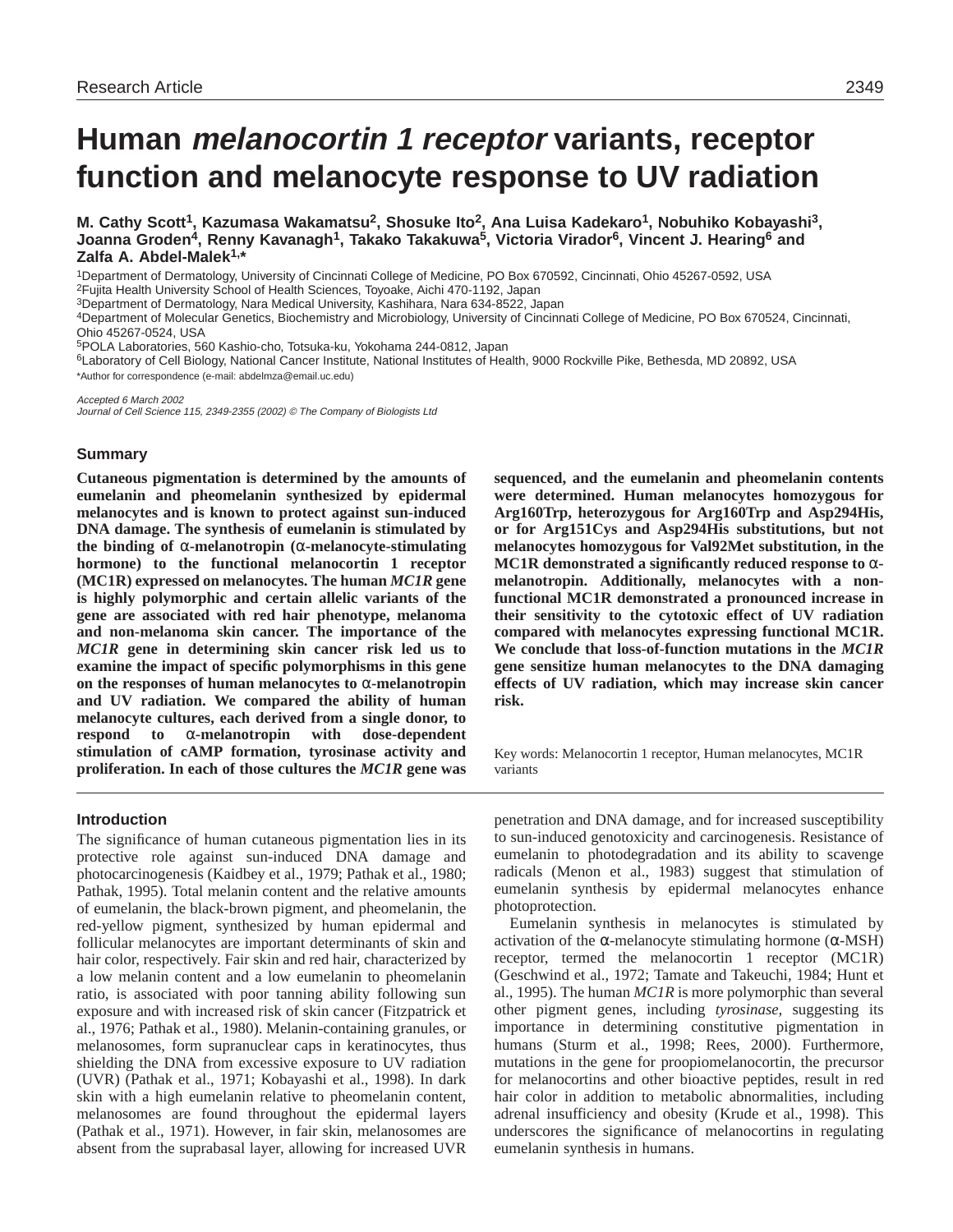# 2350 Journal of Cell Science 115 (11)

The MC1R is a G-protein-coupled receptor with seven transmembrane domains (Chhajlani and Wikberg, 1992; Mountjoy et al., 1992). Binding of α-MSH to this receptor activates adenylate cyclase and increases cAMP formation (Suzuki et al., 1996). More than 30 allelic variants of the human *MC1R* have been identified mainly in northern European populations and in Australia (Valverde et al., 1995; Box et al., 1997; Smith et al., 1998; Rees, 2000). However, the consequences of these variants on the physiological function of the MC1R remain poorly understood. Among the variants so far reported, Arg142His, Arg151Cys, Arg 160Trp and Asp294His are the mutations mostly associated with the red hair phenotype and reduced tanning ability in several populations (Box et al., 1997; Smith et al., 1998; Healy et al., 2000). This supports the notion that  $\alpha$ -MSH and its receptor significantly affect the response of melanocytes to UVR (Pawelek et al., 1992; Im et al., 1998). The above four *MC1R* variants are common in melanoma patients, and increase the risk of melanoma by more than twofold (Palmer et al., 2000). Expression of those variants in heterologous cell cultures reduced the functional coupling of the MC1R to adenylate cyclase (Frändberg et al., 1998; Schiöth et al., 1999). As yet, no studies have shown how allelic variants of *MC1R* would affect the function of the receptor in human melanocytes, a main physiological target for melanotropins in the skin. Therefore, we sought to analyze the biological consequences of *MC1R* mutations by investigating the responses of genetically different epidermal melanocyte cultures to α-MSH and UVR.

#### **Materials and Methods**

#### Melanocyte culture

Primary human melanocyte cultures were established from neonatal foreskins with different pigmentation, and maintained as described previously (Abdel-Malek et al., 1993; Abdel-Malek et al., 1995). Obtaining neonatal foreskins for this purpose was approved by the University of Cincinnati Medical Center Institutional Review Board. Bovine pituitary extract contained in the melanocyte growth medium contains high concentrations of melanotropins (Abdel-Malek et al., 1995), thus it was removed from the culture medium 2 to 3 days prior to, and for the duration of, each experiment in which the effects of α-MSH were tested.

#### Determination of tyrosinase activity and proliferation

To determine the effects of α-MSH on melanocyte proliferation and tyrosinase activity, melanocytes were plated onto 60 mm dishes at a density of  $2.5 \times 10^5$  cells. 72 hours later, and every other day thereafter for a total of 6 days, the growth medium was changed and melanocytes were treated with 0 (control), 0.1, 1 or 10 nM  $\alpha$ -MSH, or with 1  $\mu$ M forskolin (*n*=3 dishes per group) (both were obtained from Sigma Chemical Company, St Louis, Missouri). The tyrosine hydroxylase activity of tyrosinase was determined as described previously (Pomerantz, 1969; Abdel-Malek et al., 1992). The cell number was determined using a Coulter Counter. Each experiment was repeated at least twice for each melanocyte culture. Statistical analysis was carried out using the Student's *t*-test to compare the effects of different concentrations of α-MSH on each individual melanocyte culture. Two-way ANOVA was also used to compare the responses to different concentrations of α-MSH of melanocyte cultures that expressed wildtype MC1R and their MC1R mutant counterparts, which had reduced response to α-MSH.

#### Sequencing of the MC1R gene

PCR amplification, sequencing, and restriction fragment length polymorphism (RFLP) analysis of the *MC1R* gene were carried out as follows. Total RNA was purified from cultured human melanocytes using an RNA Easy Kit (Qiagen, Valencia, CA). The entire coding region of the MC1R was amplified using reverse transcriptase and nested PCR amplification. 3 µg of total RNA was amplified in a PCR reaction containing standard concentrations of reverse transcriptase, Taq DNA polymerase, MgCl2, RNAse inhibitor, dNTPs, buffer and primers, as described previously (Koppula et al., 1997) in a total volume of 50 µl. The complementary strand was synthesized at 43°C for 1 hour, and the *MC1R* was amplified for 35 cycles (1 minute at 94°C, 1 minute at 60°C, and 2 minutes at 72°C) in an automated thermal cycler (Gene Amp PCR System 9600, Perkin Elmer, Boston, MA). 1-5 µl of the first reaction was amplified in two separate reactions using two sets of M13-adjoined nested primers, first half Nterminal primer+M13up (5′-TGTAAAACGACGGCCAGTCC-TGGCAGCACCATGAACTAAGC-3′); first half C-terminal primer+M13rp (5′-CAGGAAACAGCTATGACCTGGTCGTAGTA-GGCGATGAAGAGC-3′); second half N-terminal primer+M13up (5′-TGTAAAACGACGGCCAGTCGCTACATCTCCATCTTCTAC-GCAC3′); and second half C-terminal primer+M13rp (5′- CAGGAAACAGCTATGACCCTCTGCCCACACTTAAAGC 3'). The standard concentrations of PCR reagents were added to the first reaction and amplified for 25 cycles (30 seconds at 94°C, 1 minute at 62°C and 1 minute at 72°C). The final reaction yielded a 640 (first half) and a 560 (second half) nucleotide product flanked by the M13 primers. 5 µl of the PCR reaction was electrophoresed on a 2% agarose gel. The remainder was purified in a Centri-Spin Column (Princeton Separations, Adelphia, NJ). The PCR products were sequenced by dye primer chemistry. Briefly, M13 forward and reverse primers were labeled with four fluorescent dyes in four separate basespecific tubes. The products were electrophoresed and read by an automated sequencing machine (Perkin Elmer/Applied Biosystems models 373A or 377). We confirmed some mutations by restriction fragment length polymorphism analysis for variants at codons 151 (*Hha*I), 160 (*Sst*II) and 294 (*Taq*I). The PCR products were digested using standard conditions and run on 1-3% agarose gels.

#### Determination of cAMP levels

The dose-dependent effect of  $\alpha$ -MSH on cAMP formation in human melanocytes was determined using a cyclic AMP radioimmunoassay kit (Dupont-New England Nuclear, Boston, MA), as recommended by the manufacturer and as described previously (Suzuki et al., 1996). Duplicate samples were assayed from each culture well (triplicate wells/group) after the appropriate dilution (1:10 for groups treated with 10 nM  $\alpha$ -MSH, and 1:5 for the remaining groups). Each culture was tested twice in two separate experiments. The data were analyzed by two-way ANOVA and Student's *t*-test, as described above.

#### Analysis of eumelanin and pheomelanin content and total melanin content

Melanocytes were lyophilized, and eumelanin and pheomelanin contents were analyzed using a microassay developed previously (Ito and Fujita, 1985). Duplicate samples of melanocytes deprived of bovine pituitary extract (approximately  $1\times10^6$  melanocytes/sample) were oxidized by permanganate to pyrrole 2,3,5-tricarboxylic acid (PTCA) and analyzed by HPLC with UV detection to determine eumelanin content. Identical duplicate samples were hydrolyzed with hydriodic acid to aminohydroxyphenylalanine (AHP), and analyzed by HPLC with electrochemical detection to determine pheomelanin content. Variations of PTCA and AHP values were approximately 10% or less when determined on separate occasions in this study. The amount of eumelanin can be obtained by multiplying the amount of PTCA by a conversion factor of 160, while the amount of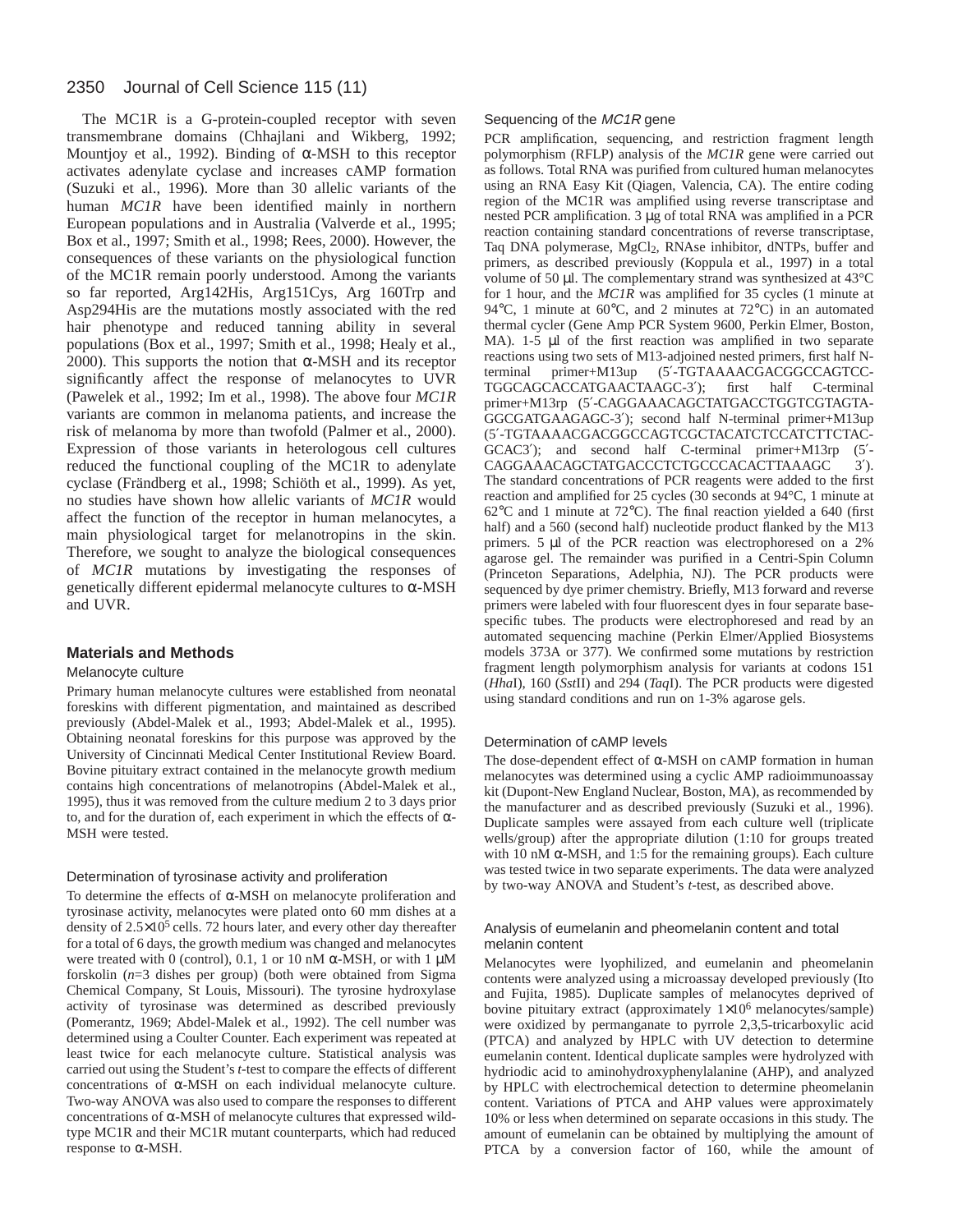**Table 1. Determination of** *MC1R* **genotype and relative eumelanin and pheomelanin contents in human melanocyte cultures**

| Melanocyte | <i>MC1R</i> genotype                              | Eumelanin<br>$(\mu$ g/10 <sup>6</sup> cells) | Pheomelanin<br>$(\mu$ g/10 <sup>6</sup> cells) | Eumelanin/<br>pheomelanin | Total melanin<br>$(\mu$ g/10 <sup>6</sup> cells) |
|------------|---------------------------------------------------|----------------------------------------------|------------------------------------------------|---------------------------|--------------------------------------------------|
| $729-b$    | Consensus sequence                                | 26.7                                         | 4.29                                           | 6.23                      | 49.3                                             |
| $747-c$    | Consensus sequence                                | 1.23                                         | 1.43                                           | 0.86                      | 14.7                                             |
| $751-b$    | Consensus sequence                                | ND                                           | ND                                             | ND                        | 23.8                                             |
| $731-c$    | Heterozygous for Arg151Cys                        | ND                                           | ND                                             | ND                        | 5.73                                             |
| 754-b      | Heterozygous for Val92Met                         | 34.4                                         | 2.49                                           | 13.8                      | 41.8                                             |
| $755-c$    | Homozygous for Val92Met                           | 2.58                                         | 2.15                                           | 1.20                      | 11.7                                             |
| $765-c$    | Heterozygous for Val92Met                         | 0.83                                         | 0.55                                           | 1.51                      | 4.20                                             |
| $777-c$    | Heterozygous for Val60Leu                         | 1.46                                         | 3.01                                           | 0.49                      | 14.6                                             |
| $790-c$    | Heterozygous for Arg163Gln                        | 1.25                                         | 0.87                                           | 1.44                      | 8.81                                             |
| 780-b      | Heterozygous for Phe196Leu                        | 25.9                                         | 3.05                                           | 8.49                      | 41.7                                             |
| $753-c$    | Homozygous for Arg160Trp                          | 0.66                                         | 0.86                                           | 0.77                      | 3.3                                              |
| $830-c$    | Compound heterozygous for Arg160Trp and Asp294His | 2.30                                         | 1.48                                           | 1.55                      | 4.60                                             |
| 849-b      | Compound heterozygous for Arg151Cys and Asp294His | 14.9                                         | 3.64                                           | 4.09                      | 33.8                                             |

The *MC1R* genotype of 13 melanocyte cultures was determined by sequence analysis of the entire coding region of the *MC1R* gene, as described in Materials and Methods. The genotypes for NHM 830-c and 849-c were further confirmed by RFLP analysis. The melanocyte cultures are grouped according to whether they are homozygous for the consensus *MC1R,* heterozygous for a *MC1R* variant*,* or homozygous or compound heterozygous for *MC1R* variants*.* Cultures were analyzed for eumelanin, pheomelanin and total melanin contents. ND, not determined.

pheomelanin can be obtained by multiplying the amount of AHP by a conversion factor of 10 (Ozeki et al., 1996). Statistical significance of differences was assessed with the Mann-Whitney test. Differences were considered to be significant when *P* values were less than 0.05.

Total melanin content was determined in  $0.5-1\times10^6$  melanocytes. Cells were harvested, centrifuged, washed twice with PBS, counted and centrifuged. The cell pellets were solubilized in 0.2 M NaOH  $(1\times10^6 \text{ cells/ml})$  for 1 hour, and melanin content was determined spectrophotometrically by reading the absorbance at 475 nm. Melanin content was calculated using a standard curve generated from the absorbance of known concentrations of synthetic melanin, as described previously (Barker et al., 1995).

#### Response of melanocytes to UVBR

The response of melanocytes to UVBR was determined by plating the cells in complete growth medium at a density of  $1\times10^5$ cells/60 mm dish. 72 hours later, melanocytes were irradiated once with 21 mJ/cm<sup>2</sup> UVBR as described previously (Barker et al., 1995). The UV source is a bank of six FS20 sun lamps (Westinghouse) with 75% emission in the UVB and 25% emission in the UVA range. The peak emission of the lamps is at 313 nm. Percent cell death was determined on days 2 and 4 after UV irradiation by calculating the number of dead melanocytes that detached and incorporated Trypan blue dye and the number of viable cells that remained attached to the culture dish and excluded Trypan blue, as described before (Barker et al., 1995). The responses to UVR of the cultures with functional MC1R were compared with those of the cultures with reduced response to α-MSH using one-way ANOVA.

#### **Results**

#### Characterization of MC1R genotype and eumelanin to pheomelanin ratios

We established 35 human melanocyte (NHM) cultures from light-colored foreskins (NHM-c) and eight cultures from dark foreskins (NHM-b), and compared their ability to respond to α-MSH with dose-dependent increases in proliferation and in the activity of tyrosinase, the rate-limiting enzyme in the melanin synthetic pathway. Of those, 33 NHM-c and seven NHM-b demonstrated dose-dependent increases in tyrosinase activity and proliferation in response to  $\alpha$ -MSH over the range

of doses tested. The remaining three cultures had no, or minimal response to  $\alpha$ -MSH. We sequenced the entire coding region of the *MC1R* in the three cultures with impaired responsiveness to α-MSH and in ten α-MSH-responsive cultures (four NHM-b and six NHM-c). We analyzed 11 of those 13 cultures for their eumelanin and pheomelanin contents to assess the differences in their constitutive pigmentation. A higher number of NHM-c than NHM-b cultures was included since variation in the *MC1R* is expected to be higher in individuals with fair skin and red hair phenotype than in individuals with dark skin and hair color (Valverde et al., 1995; Smith et al., 1998; Harding et al., 2000).

The sequencing data presented in Table 1 revealed that NHM 753-c was homozygous for Arg160Trp, NHM 830-c was heterozygous for Arg160Trp and Asp294His, and NHM 849-b was heterozygous for Arg151Cys and Asp294His substitutions in MC1R. All three cultures failed to respond to α-MSH with a significant dose-dependent increase in tyrosinase activity (Fig. 1B). NHM 755-c was homozygous for Val92Met substitution, and homozygous for a silent mutation, Thr314Thr, in the MC1R. Four other cultures were heterozygous for Arg151Cys (NHM 731-c), Val60Leu (NHM 777-c), Arg163Gln (NHM 790-c) and Phe196Leu (NHM 780-b) substitutions. Two cultures were heterozygous for Val92Met substitution (NHM 754-b and 765-c). NHM 754-b and 780-b were heterozygous for a silent mutation, Thr314Thr and Thr177Thr, respectively. Only three cultures, NHM 729 b, 747-c and 751-b carried the wild-type *MC1R* genotype.

Analysis of eumelanin to pheomelanin content showed that NHM-b cultures consistently expressed higher eumelanin to pheomelanin ratios than NHM-c cultures. The mean (±s.d.) content of eumelanin of NHM-b cultures (25.5±8.02; *n*=4) was more than tenfold higher (*P*≤0.01) than that of NHM-c cultures  $(1.47\pm0.72; n=7)$ . Also, the mean  $(\pm s.d.)$  content of pheomelanin of NHM-b cultures (3.37±0.77) was significantly higher ( $P \le 0.01$ ) than that of NHM-c ( $1.48 \pm 0.86$ ). As a result, the mean (±s.d.) eumelanin to pheomelanin ratio of NHM-b (8.15±4.17) was sevenfold higher (*P*≤0.01) than that of NHMc  $(1.12\pm0.41)$ .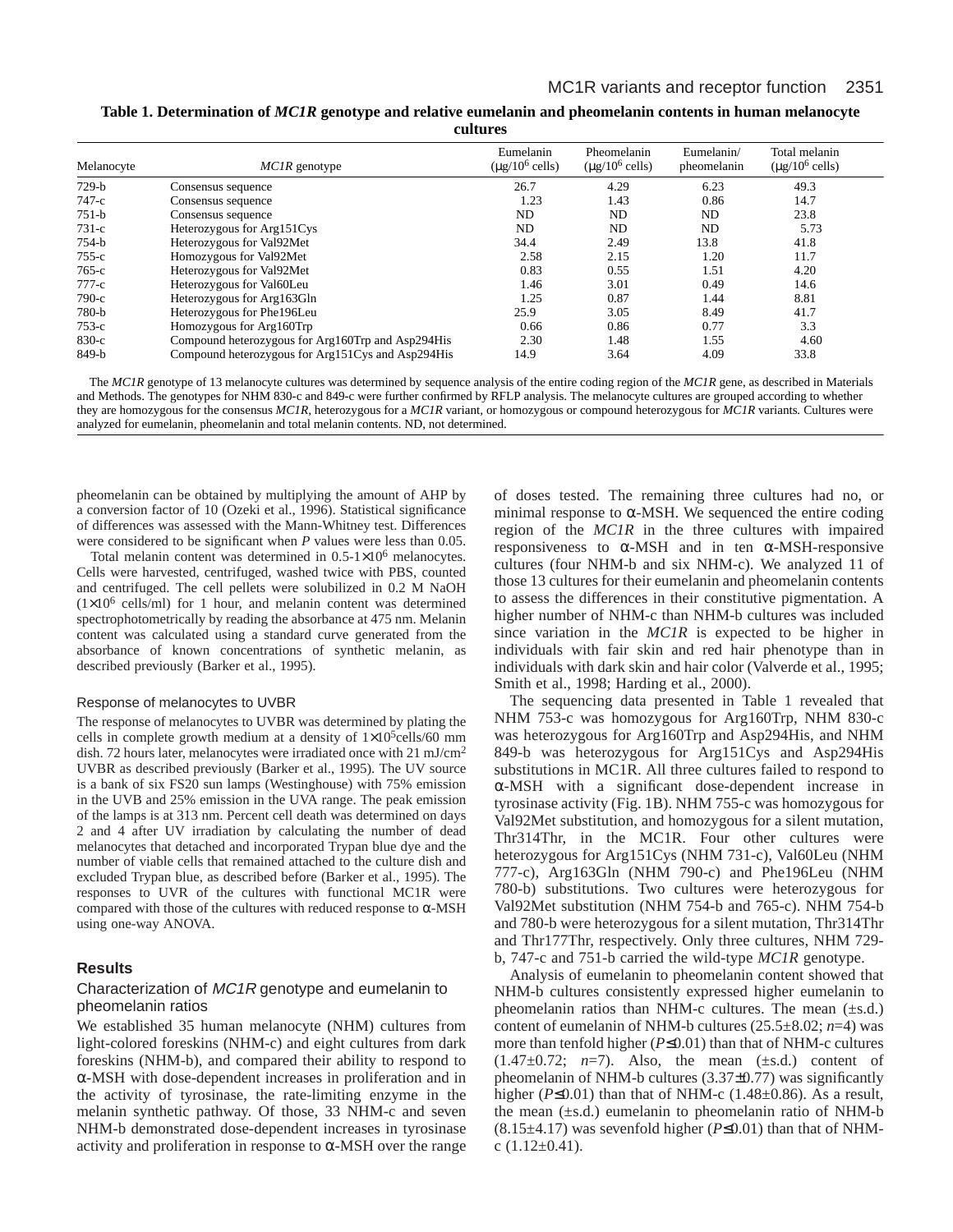

**Fig. 1.** Dose-responses of various melanocyte cultures to α-MSH. The responses of NHM 753-c, 830-c, 849-b and 755-c, homozygous or compound heterozygous for *MC1R* variants, and NHM 747-c, 729-c and 751-b, homozygous for the consensus *MC1R* were compared. The response of NHM 765-c, heterozygous for Val92Met substitution, is also presented, since it is comparable to NHM 753-c and 830-c in the ratio of eumelanin to pheomelanin. The responses to α-MSH were tested as described in the Materials and Methods. The effects of increasing doses of α-MSH on cAMP formation, tyrosinase activity and cell proliferation are presented in A, B and C, respectively. Basal levels of cAMP (Pmole/106 cells) in the cultures tested were as follows: 753-c=2.176±0.134; 830-c=1.451; 849 b=1.172±0.0219; 755-c=2.193±0.206; 765-c=1.675±0.137; 747 c=1.074±0.098; 729-b=2.007±0.128; 751-b=0.84±0.103. In A and B, each value represents the mean percent of control of six determinations±s.e. In C, each value is the mean percent of control of three determinations±s.e.

# Response of melanocytes with known MC1R genotype to α-MSH

Melanocyte cultures homozygous for the consensus *MC1R* or heterozygous for one variant of the *MC1R* (represented by the data for NHM 765-c) responded to α-MSH with dosedependent increases in cAMP levels, tyrosinase activity and proliferation (Fig. 1). Variations in the magnitude of the response to  $\alpha$ -MSH among cultures may be attributed to differential expression of other genes involved in the regulation of pigmentation. NHM 753-c, homozygous for Arg160Trp, 830-c, heterozygous for Arg160Trp and Asp294His, and 849 b, heterozygous for Arg151Cys and Asp294His substitutions in MC1R were unresponsive, or 100-times less responsive to α-MSH than melanocytes wild-type or heterozygous for *MC1R* variants (Fig. 1). Comparing the responses to  $\alpha$ -MSH of NHM 753-c, 830-c and 849-b to that of NHM 765-c demonstrated significant differences. NHM 753-c, 830-c and 849-b showed



no significant change in cAMP levels after treatment with α-MSH, as determined using Student's *t*-test. (Fig. 1A). In contrast, NHM 765-c, heterozygous for Val92Met substitution and with a low eumelanin to pheomelanin ratio, responded to 0.1 or 10 nM  $\alpha$ -MSH with significant increases in cAMP levels above control (66% and 4.5-fold, respectively; *P*≤0.001, as determined by Student's *t*-test). NHM 755-c homozygous for the Val92Met substitution responded to 0.1 nM and 10 nM  $α$ -MSH with a 4-fold and 11-fold increase in cAMP formation (Fig. 1A).

Additionally, NHM 753-c, 830-c and 849-b showed no change, while NHM 765-c showed significant increases, in tyrosinase activity in response to 0.1 or 1 nM α-MSH (about 90% or 130% increase, respectively; *P*<0.0001 using Student's *t*-test) (Fig. 1B). NHM 753-c, 830-c and 849-b showed no significant stimulation, while NHM 765-c showed a 160% increase in tyrosinase activity after treatment with 10 nM α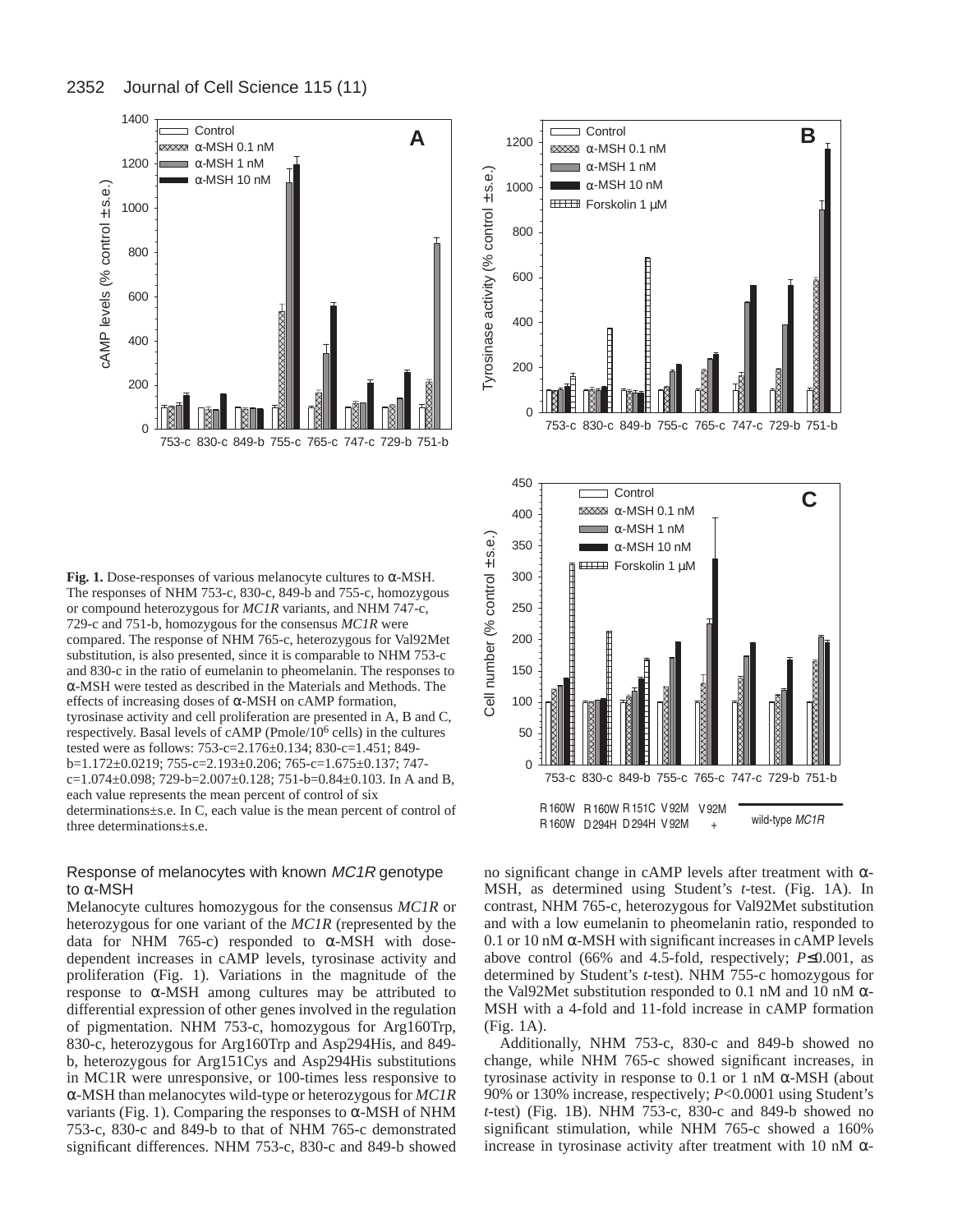MSH. NHM 753-c, 830-c and 849-b responded to 1  $\mu$ M forskolin, an activator of adenylate cyclase, with remarkable increases in proliferation and tyrosinase activity. This indicated that their adenylate cyclase is inducible and that their inability to respond to  $\alpha$ -MSH is due to a defect that lies upstream of adenylate cyclase (Fig. 1B,C). NHM 755-c responded dosedependently to 1 or 10 nM  $\alpha$ -MSH, with an 80 or 110% increase in tyrosinase activity, respectively (*P*<0.001, as determined by Student's *t*-test).

As expected, the cultures wild-type for *MC1R* responded with a dose-dependent increase in proliferation beginning at a dose of 0.1 nM (Abdel-Malek et al., 1995; Suzuki et al., 1996). NHM 753-c and 849-b demonstrated a significant increase (38% above control) in cell number only following treatment with 10 nM α-MSH (*P*<0.01); NHM 830-c showed no stimulation of proliferation at any of the concentrations of  $\alpha$ -MSH that were used (Fig. 1C). In comparison, NHM 765-c demonstrated a 30 (*P*<0.1), 126 or 229% (*P*<0.0001) increase, and NHM 755-c, homozygous for Val92Met substitution, demonstrated a 25, 70 or 96% increase in cell number above control ( $P<0.0001$ ) in response to 0.1, 1 or 10 nM  $\alpha$ -MSH, respectively. Further statistical analysis using two-way ANOVA showed that the effects of 1 and 10 nM  $\alpha$ -MSH on cAMP levels, tyrosinase activity and proliferation of NHM 753-c, 830-c and 849-b were significantly different than the effects on NHM 747-c, 729-b and 751-b with wild-type MC1R (*P*≤0.01).

# MC<sub>1</sub>R genotype and the responses of melanocytes to UVR

We assessed the survival of melanocyte cultures following a single exposure to a dose of 21 mJ/cm2 UVBR. This treatment resulted in a 28, 31 and 34% cell death of NHM 753-c, 830-c and 849-b, respectively, compared with only 6% cell death of NHM 765-c and 755-c, at 2 days after irradiation (Fig. 2). NHM 753-c, 830-c and 849-b encountered a 17, 22 and 27% cell death, respectively, on day 4 after UVB exposure, compared with 8 and 5% cell death in NHM 765-c and 755-c, respectively (Fig. 2). The differences in the extent of cell death between the cultures that were unresponsive to  $\alpha$ -MSH and those with functional MC1R were statistically significant, as determined by one-way ANOVA, which took into account the responsiveness to α-MSH (*P*<0.0001). The responses of the latter two cultures is comparable with that of many other cultures with functional *MC1R* that we have tested*.* We did not detect significant differences in the amounts of UVB-induced cyclobutane pyrimidine dimers or pyrimidine 6,4-pyrimidone photoproducts in NHM 753-c with loss-of-function *MC1R* and NHM 765-c with functional *MC1R* that have comparable melanin contents (data not shown). Melanocyte cultures respond to UVB-irradiation with a linear dose-dependent increase in the generation of extracellular hydrogen peroxide. We did not detect significant differences in the amounts of extracellular hydrogen peroxide generation in NHM 830-c with a loss-of-function *MC1R* and a NHM-c with a functional *MC1R* and comparable melanin content (data not shown)*.*

## **Discussion**

An important determinant of skin cancer risk is cutaneous



**Fig. 2.** Cytotoxic effects of UVBR on melanocytes with different MC1R genotypes. We compared the response to UVBR of NHM 753-c, 830-c and 849-b homozygous or heterozygous for loss-offunction mutations in *MC1R* to that of NHM 765-c and NHM 755-c, heterozygous or homozygous for Val92Met substitution, respectively. All melanocyte cultures were irradiated a single time with UVBR and cell number and viability were determined on days 2 and 4 after irradiation, as described in Materials and Methods. Each value represents the mean percent cell death of three determinations±s.e.

pigmentation and the ability to tan upon sun exposure. Several studies have suggested a crucial role for MC1R in regulating eumelanin synthesis and the pigmentary response of human skin to UVR. Allelic variants of the *MC1R*, particularly Arg142His, Arg151Cys, Arg160Trp and Asp294His, are strongly associated with red hair phenotype, reduced tanning ability, melanoma and possibly other skin cancers (Box et al., 1997; Box et al., 2001; Smith et al., 1998; Healy et al., 2000; Palmer et al., 2000; Bastiaens et al., 2001; Kennedy et al., 2001).

The current study is the first to elucidate the impact of various allelic variants of the human *MC1R* on the response of human melanocytes to α-MSH and UVR. Genetic sequencing of the *MC1R* in 13 different melanocyte cultures revealed extensive polymorphism, with 31% of the cultures homozygous for a *MC1R* allelic variant or compound heterozygous for two different allelic variants, and 54% of the cultures heterozygous for one *MC1R* variant (Table 1). Unexpectedly, NHM 849-b, with a relatively high eumelanin to pheomelanin ratio (4.09), was heterozygous for Arg151Cys and Asp294His substitutions in MC1R (Table 1), confirming that *MC1R* variants are necessary but not sufficient for the red hair phenotype (Sturm et al., 1998).

All 13 melanocyte cultures were compared for their ability to respond to α-MSH with dose-dependent stimulation of cAMP formation, tyrosinase activity and proliferation (Fig. 1). Binding of α-MSH to the MC1R stimulates cAMP formation, a major pathway for stimulation of melanogenesis, particularly eumelanin synthesis, and proliferation in human melanocytes (Abdel-Malek et al., 1992; Suzuki et al., 1996; Sakai et al.,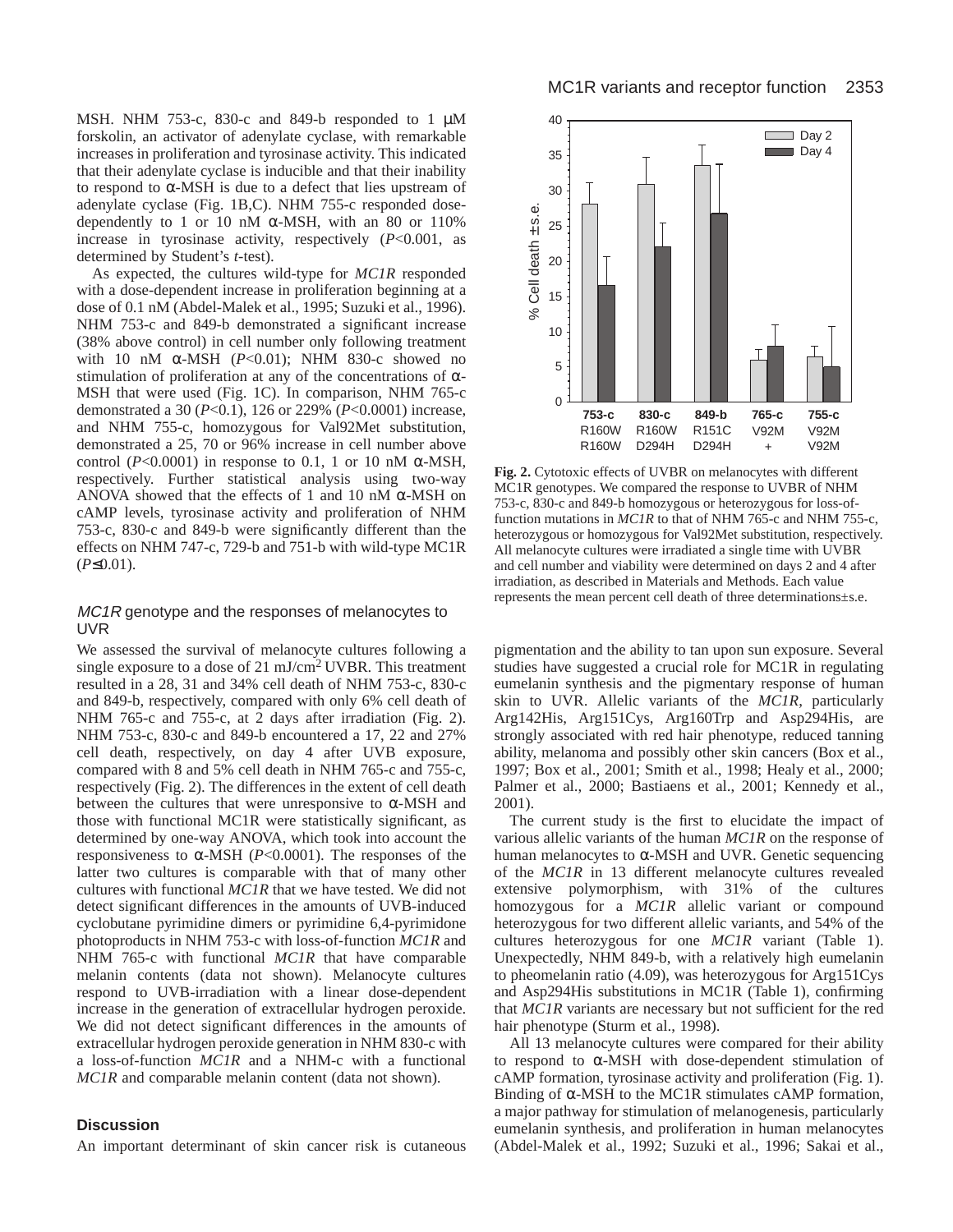#### 2354 Journal of Cell Science 115 (11)

1997). Our finding that increases in tyrosinase activity did not correlate perfectly with increases in cAMP following treatment of responsive melanocyte cultures to α-MSH suggest that the MC1R activates other pathways, such as protein kinase Cβ (Park et al., 1996). As expected, melanocyte cultures homozygous for wild-type *MC1R* demonstrated a typical dosedependent response to  $\alpha$ -MSH beginning at a dose of 0.1 nM (Fig. 1) (Abdel-Malek et al., 1995; Suzuki et al., 1996). All cultures heterozygous for a *MC1R* variant had dose-dependent responses to  $\alpha$ -MSH similar to those of cultures expressing the wild-type gene, showing that a single wild-type functional copy of MC1R is sufficient for receptor function. In contrast, NHM 753-c, homozygous for Arg160Trp, 830-c and 849-b, heterozygous for Arg160Trp and Asp294His and for Arg151Cys and Asp294His, respectively, had a drastically reduced response to α-MSH (Fig. 1). The inability of NHM 753-c, 830-c and 849-b to respond to α-MSH with a dosedependent stimulation of cAMP formation is not due to lack of expression of the *MC1R* gene, as all three cultures expressed *MC1R* mRNA as determined by northern blot analysis (data not shown), nor to a defect in adenylate cyclase since they were responsive to forskolin (Fig. 1B,C). The high eumelanin to pheomelanin ratio of 849-b is not the result of a constitutively active MC1R that could not be stimulated by  $\alpha$ -MSH, as in the sombre mouse (Robbins et al., 1993; Abdel-Malek et al., 2001). Basal cAMP level in 849-b was comparable with the levels in 747-c and 751-c, which expressed the consensus MC1R, as described in the legend for Fig. 1A. Our findings are corroborated by previous reports and demonstrate that Arg151Cys, Arg160Trp, and Asp294His substitutions in the MC1R significantly diminish the functional coupling of the receptor as shown by poor stimulation of intracellular cAMP production in response to α-MSH (Fig. 1A) (Frändberg et al., 1998; Schiöth et al., 1999). In transfected cells, those allelic variants did not significantly reduce the binding affinity of  $\alpha$ -MSH for MC1R since Arg151Cys and Arg160Trp lie within the second intracellular loop of the MC1R, a region unlikely to be involved in receptor binding (Prusis et al., 1997).

One report (Xu et al., 1996) suggested that the Val92Met substitution reduces the binding affinity of MC1R for  $\alpha$ -MSH, while another found no alteration in the functional coupling of the receptor to adenylate cyclase (Koppula et al., 1997). This variant was identified in Chinese individuals, and therefore is not associated with a red hair phenotype (Box et al., 1997). Here, we showed that NHM 755-c, homozygous for Val92Met substitution, responds dose-dependently to  $\alpha$ -MSH with stimulation of cAMP formation, tyrosinase activity and proliferation, suggesting that this polymorphism does not represent a loss-of-function in the *MC1R* (Fig. 1A-C)*.*

A role for the melanocortins and MC1R in the response of melanocytes to UVR and in determining the tanning ability of individuals has been proposed (Pawelek et al., 1992; Im et al., 1998; Healy et al., 2000). The observed exaggerated sensitivity of melanocyte cultures with loss-of-function MC1R to UVR emphasizes the significance of the *MC1R* in the cutaneous response to UVR (Fig. 2). Comparison of the UV responses of NHM 765-c and 755-c with functional MC1R to the UV responses of NHM 753-c and 830-c with loss-of-function MC1R revealed a striking difference in the extent of cell death. Despite similar melanin contents in all four melanocyte cultures, NHM 753-c and 830-c demonstrated a greater extent

of cell death than NHM 765-c and 755-c. Additionally, the observation that NHM 849-b, with a high eumelanin to pheomelanin ratio and loss-of-function MC1R, is more sensitive to UVR-induced cytotoxicity than NHM 765-c or 755-c suggests that regardless of constitutive pigmentation, inability of melanocytes to respond to  $\alpha$ -MSH reduces their defense mechanisms against UVR genotoxicity. The mechanism for the increased susceptibility of these melanocytes to UVR is now being investigated. Our preliminary results showed that the amounts of cyclobutane pyrimidine dimers and pyrimidine(6-4)pyrimidone photoproducts, the major types of DNA damage induced by UVBR (Brash, 1988), were not increased in NHM 753-c. However, the rate of removal of these photoproducts is yet to be determined. Our results suggest that the extensive cell death observed in NHM 753-c and, by extension, in NHM 830-c and 849-b, possibly result from impaired DNA repair and/or oxidative DNA damage. Our preliminary data show a linear dose-dependent increase in the generation of hydrogen peroxide by UVB-irradiated melanocytes, suggesting an induction of a prooxidant state. Recently, it was reported that α-MSH protects from oxidative stress that may result from exposure of cells to UVR (Haycock et al., 2000).

This report is significant since it is the first to document the effects of four known *MC1R* variants, namely Arg151Cys, Arg160Trp, Asp294His and Val92Met, on the responses of human melanocytes to α-MSH and UVR. Our results suggest that the *MC1R* genotype is a useful marker that is more reliable than melanin content for predicting the sensitivity of individuals to sun exposure and their susceptibility to skin cancer.

This work was supported in part by grant RO1 ES-09110 (NIH), by a grant from the Ohio Cancer Research Associates and by a gift from POLA Laboratories to Z.A.A.-M. The authors thank Linda Levin, Center for Biostatistical Services at the University of Cincinnati, for her assistance in statistical analysis of the data presented in this manuscript. We thank the University of Cincinnati DNA Core Laboratory for expertise in primer synthesis and DNA sequencing. We extend our thanks to Toshio Mori, Radioisotope Center at Nara Medical University, for providing the antibodies for the detection of cyclobutane pyrimidine dimers and pyrimidine(6- 4)pyrimidone photoproducts. We are grateful to Joan Griggs for her excellent secretarial assistance.

#### **References**

- **Abdel-Malek, Z., Swope, V. B., Pallas, J., Krug, K. and Nordlund, J. J.** (1992). Mitogenic, melanogenic and cAMP responses of cultured neonatal human melanocytes to commonly used mitogens. *J. Cell. Physiol.* **150**, 416- 425.
- **Abdel-Malek, Z., Swope, V., Collins, C., Boissy, R., Zhao, H. and Nordlund, J.** (1993). Contribution of melanogenic proteins to the heterogeneous pigmentation of human melanocytes. *J. Cell Sci.* **106**, 1323-1331.
- **Abdel-Malek, Z., Swope, V. B., Suzuki, I., Akcali, C., Harriger, M. D., Boyce, S. T., Urabe, K. and Hearing, V. J.** (1995). Mitogenic and melanogenic stimulation of normal human melanocytes by melanotropic peptides. *Proc. Natl. Acad. Sci. USA* **92**, 1789-1793.
- **Abdel-Malek, Z. A., Scott, M. C., Furumura, M., Lamoreux, M. L., Ollmann, M., Barsh, G. S. and Hearing, V. J.** (2001). The melanocortin 1 receptor is the principal mediator of the effects of agouti signaling protein on mammalian melanocytes. *J. Cell Sci.* **114**, 1019-1024.
- **Barker, D., Dixon, K., Medrano, E. E., Smalara, D., Im, S., Mitchell, D.,** Babcock, G. and Abdel-Malek, Z. A. (1995). Comparison of the responses of human melanocytes with different melanin contents to ultraviolet B irradiation. *Cancer Res.* **55**, 4041-4046.